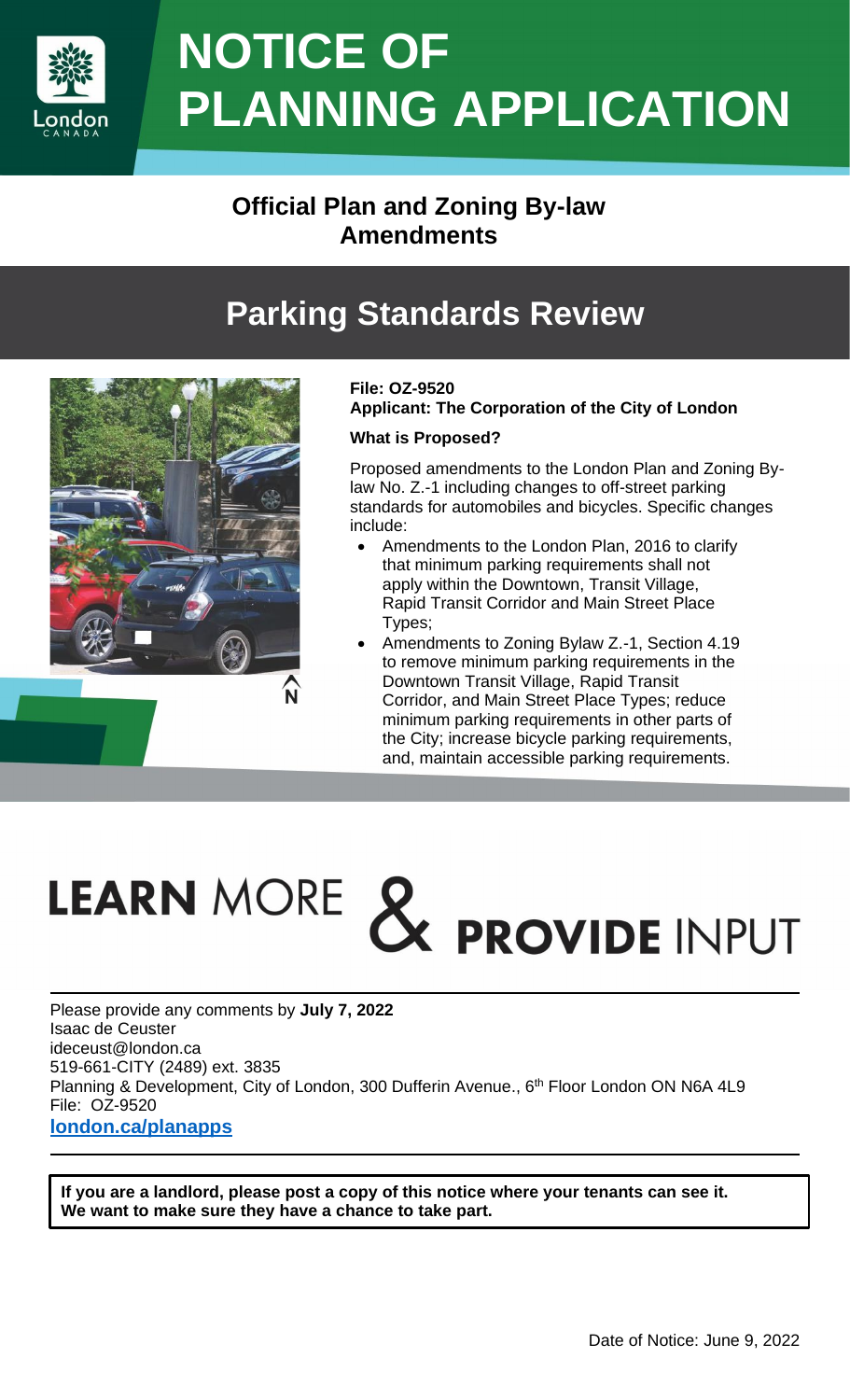## **Application Details**

#### **Requested Amendment to The London Plan**

- i. Amend Policy 271, 274 and 365 to add clarity that there shall be no minimum Parking Standards for the Downtown, Transit Village, Rapid Transit Corridor and Main Street Place Types;
- ii. Amend Policy 802\_4 to add clarity that no residential or non-residential minimum parking shall be required for Downtown development.

#### **Requested Zoning By-law Amendment**

- i. Amend Section 4.19.4 to prohibit front yard parking within the Downtown, Transit Village, Rapid Transit Corridor, and Main Street Place Types;
- ii. Amend Section 4.19.9 delete the existing Parking Standard Areas and exempt the Downtown, Transit Village, Rapid Transit Corridor, and Main Street Place Types from minimum parking requirements;
- iii. Amend Section 4.19.10 to reduce parking requirements in other parts of the city and maintain current requirements for accessible parking spaces;
- iv. Amend Sections 4.19.14 and 4.19.16 to establish new, increased bicycle parking requirements that are calculated independently from automobile parking spaces.

The Official Plans and the Zoning By-law are available at [london.ca.](https://london.ca/)

## **How Can You Participate in the Planning Process?**

You have received this Notice because someone has applied to change the Official Plan designation and the zoning of land located within 120 metres of a property you own, or your landlord has posted the notice of application in your building. The City reviews and makes decisions on such planning applications in accordance with the requirements of the Planning Act. The ways you can participate in the City's planning review and decision making process are summarized below.

#### **See More Information**

You can review additional information and material about this application by:

- Contacting the City's Planner listed on the first page of this Notice; or
- Viewing the application-specific page at [london.ca/planapps](http://www.london.ca/business/Planning-Development/land-use-applications/Pages/CurrentApplications.aspx)
- Opportunities to view any file materials in-person by appointment can be arranged through the file Planner.

#### **Reply to this Notice of Application**

We are inviting your comments on the requested changes at this time so that we can consider them as we review the application and prepare a report that will include City Planning staff's recommendation to the City's Planning and Environment Committee. Planning considerations usually include such matters as land use, development intensity, and form of development.

#### **Attend a Future Public Participation Meeting**

The Planning and Environment Committee will consider the requested Official Plan and zoning changes on a date that has not yet been scheduled. The City will send you another notice inviting you to attend this meeting, which is required by the Planning Act*. Y*ou will also be invited to provide your comments at this public participation meeting. A neighbourhood or community association may exist in your area. If it reflects your views on this application, you may wish to select a representative of the association to speak on your behalf at the public participation meeting. Neighbourhood Associations are listed on the [Neighbourgood](https://www.neighbourgoodlondon.ca/) website. The Planning and Environment Committee will make a recommendation to Council, which will make its decision at a future Council meeting.

## **What Are Your Legal Rights?**

#### **Notification of Council Decision**

If you wish to be notified of the decision of the City of London on the proposed official plan amendment and zoning by-law amendment, you must make a written request to the City Clerk, 300 Dufferin Ave., P.O. Box 5035, London, ON, N6A 4L9, or at [docservices@london.ca.](mailto:docservices@london.ca) You will also be notified if you speak to the Planning and Environment Committee at the public meeting about this application and leave your name and address with the Secretary of the Committee.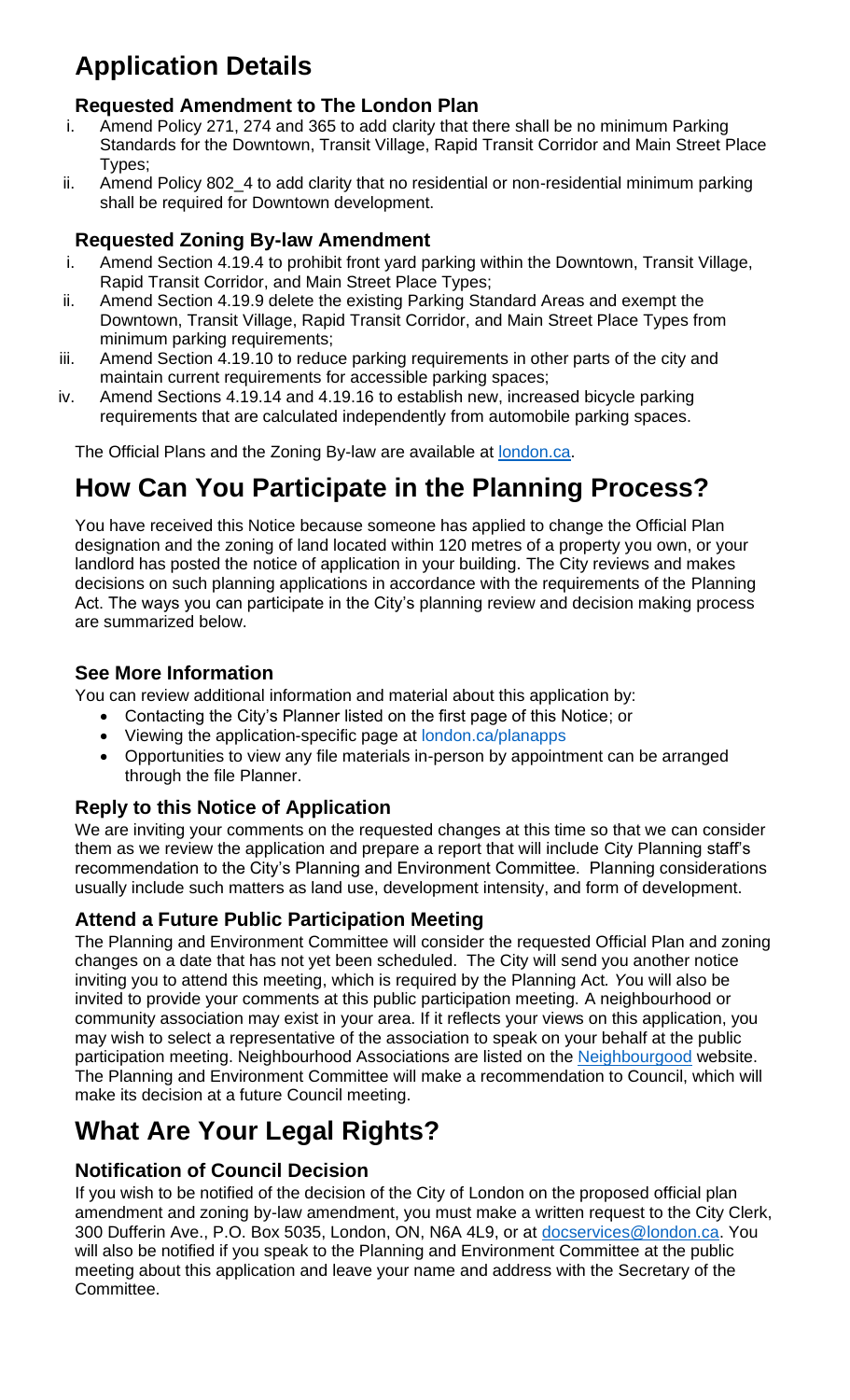#### **Right to Appeal to the Ontario Land Tribunal**

If a person or public body would otherwise have an ability to appeal the decision of the Council of the Corporation of the City of London to the Ontario Land Tribunal but the person or public body does not make oral submissions at a public meeting or make written submissions to the City of London before the proposed official plan amendment is adopted, the person or public body is not entitled to appeal the decision.

If a person or public body does not make oral submissions at a public meeting or make written submissions to the City of London before the proposed official plan amendment is adopted, the person or public body may not be added as a party to the hearing of an appeal before the Ontario Land Tribunal unless, in the opinion of the Tribunal, there are reasonable grounds to add the person or public body as a party.

If a person or public body would otherwise have an ability to appeal the decision of the Council of the Corporation of the City of London to the Ontario Land Tribunal but the person or public body does not make oral submissions at a public meeting or make written submissions to the City of London before the by-law is passed, the person or public body is not entitled to appeal the decision.

If a person or public body does not make oral submissions at a public meeting or make written submissions to the City of London before the by-law is passed, the person or public body may not be added as a party to the hearing of an appeal before the Ontario Land Tribunal unless, in the opinion of the Tribunal, there are reasonable grounds to do so.

For more information go to [https://olt.gov.on.ca/appeals-process/forms/.](https://olt.gov.on.ca/appeals-process/forms/)

#### **Notice of Collection of Personal Information**

Personal information collected and recorded at the Public Participation Meeting, or through written submissions on this subject, is collected under the authority of the Municipal Act, 2001, as amended, and the Planning Act, 1990 R.S.O. 1990, c.P.13 and will be used by Members of Council and City of London staff in their consideration of this matter. The written submissions, including names and contact information and the associated reports arising from the public participation process, will be made available to the public, including publishing on the City's website. Video recordings of the Public Participation Meeting may also be posted to the City of London's website. Questions about this collection should be referred to Evelina Skalski, Manager, Records and Information Services 519-661-CITY(2489) ext. 5590.

#### **Accessibility**

Alternative accessible formats or communication supports are available upon request. Please contact plandev[@london.ca](mailto:planning@london.ca) or 519-661-4980 for more information.